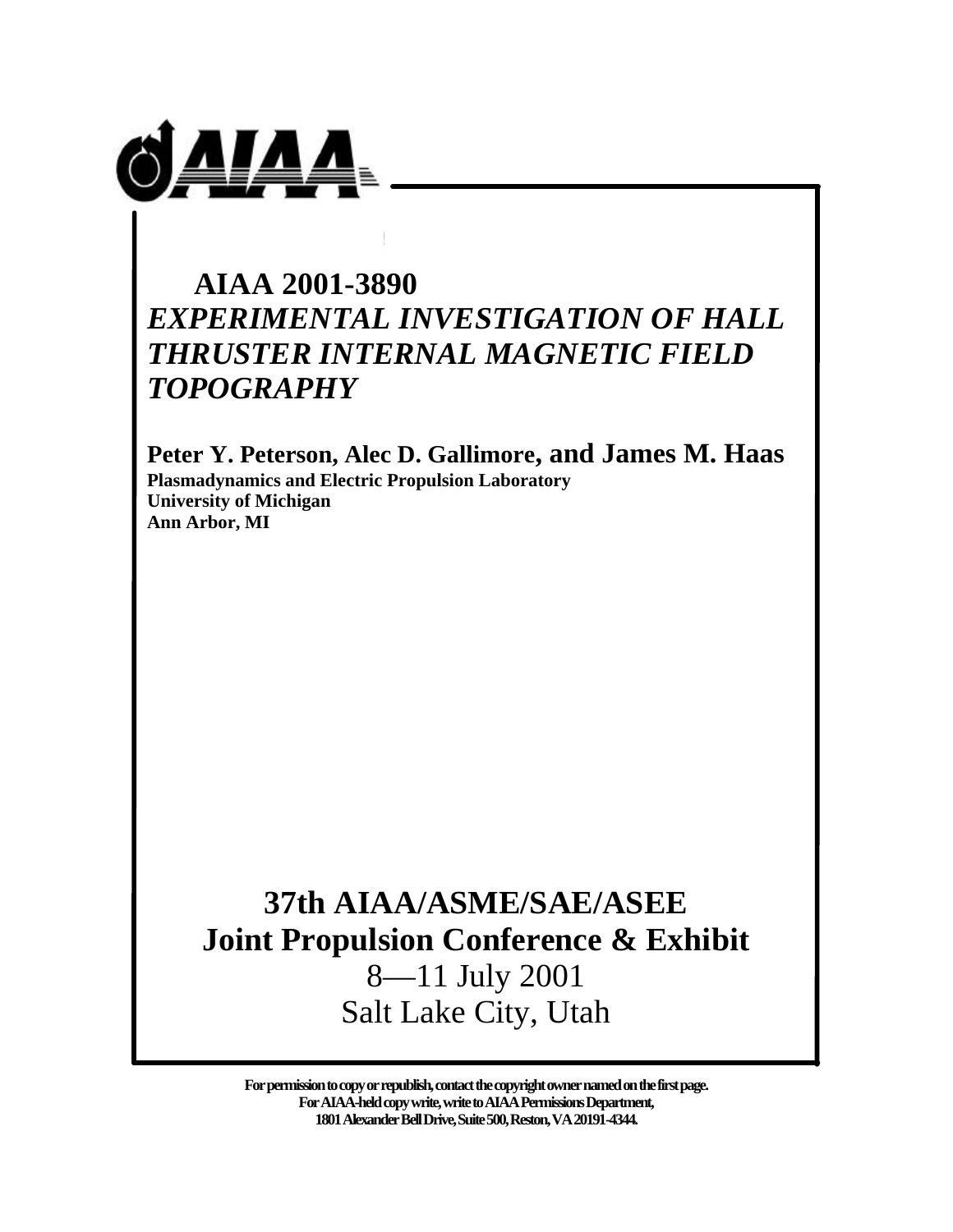## **EXPERIMENTAL INVESTIGATION OF HALL THRUSTER INTERNAL MAGNETIC FIELD TOPOGRAPHY**

Peter Y. Peterson<sup>\*</sup>, Alec D. Gallimore<sup>§</sup>, and James M. Haas<sup>\*\*</sup> Plasmadynamics and Electric Propulsion Laboratory Department of Aerospace Engineering The University of Michigan College of Engineering Ann Arbor, MI 48109 USA Phone: 734-764-4199 Fax: 734-763-7158

## **Abstract**

Magnetic field measurements were made in the discharge channel of the 5-kW-class P5 laboratory-model Hall thruster to investigate what effect the Hall current has on the static, applied magnetic field topology. The P5 was operated at 1.6 kW and 3.0 kW with a discharge voltage of 300 V. The magnetic coils were operated at currents that minimized the discharge current for each power level investigated. A miniature inductive loop probe (B-Dot probe) was employed to measure the radial magnetic field profile inside the discharge channel of the P5 with and without the plasma discharge. These measurements are accomplished with minimum disturbance to thruster operation with the High-speed Axial Reciprocating Probe (HARP) system. Data are presented at axial locations ranging from 1 cm downstream of the anode to 6 cm downstream of the thruster exit plane, and at several radial positions covering the width of the discharge chamber. Measured magnetic field profiles are compared to calculated self-field profiles from previously measured Hall current profiles. The results of the B-Dot probe's measurements indicate a change in the magnetic field topography, from that of the vacuum field measurements, in the discharge channel of the P5 Hall thruster at the two thruster power levels investigated.

## **Introduction**

As new space missions are planned, the requirements of a spacecraft propulsion system increase beyond the current level of technology. One recently prescribed requirement is for a propulsion system to operate in "dual-mode". Dual-mode is the ability of a thruster to operate efficiently in both a high-thrust and lowspecific impulse (*e.g.,* for orbit transfer operations) mode and a high-specific impulse and low-thrust mode  $(e.g.,$  for station-keeping)<sup>1</sup>. Other design drivers for advanced space propulsion systems revolve around human space exploration. A piloted mission to Mars for example would require a reliable propulsion system with high power, high performance, and long life.

A favorable candidate for these types of missions is the closed-drift Hall thruster. A Hall thruster is a

coaxial plasma device in which an applied magnetic field effectively traps electrons in the discharge channel of the thruster. The electrons are usually emitted from an external cathode while the applied magnetic field is typically created by a magnetic circuit composed of electromagnetic solenoids and pole pieces. The magnetic circuit of a typical Hall thruster produces a radial magnetic field topology at the exit of the discharge channel with peak fields on the order of a few hundred-gauss. If the magnetic field topology in the discharge channel is designed properly, the accelerating ions will experience a focusing effect through what is referred to as a magnetic lens<sup>2</sup>. One of the main characteristics of a Hall thruster is the azimuthally drifting electrons. These electrons form a region of azimuthal current in the discharge channel, which is typically on the order of 5-10 times the discharge current. This estimate is

<sup>\*</sup> Graduate Student, Aerospace Engineering, Student Member AIAA

<sup>§</sup> Associate Professor, Aerospace Engineering and Applied Physics, Associate Fellow AIAA.

<sup>\*\*</sup> Former Graduate Student, Aerospace Engineering, Currently at Edwards Air Force Base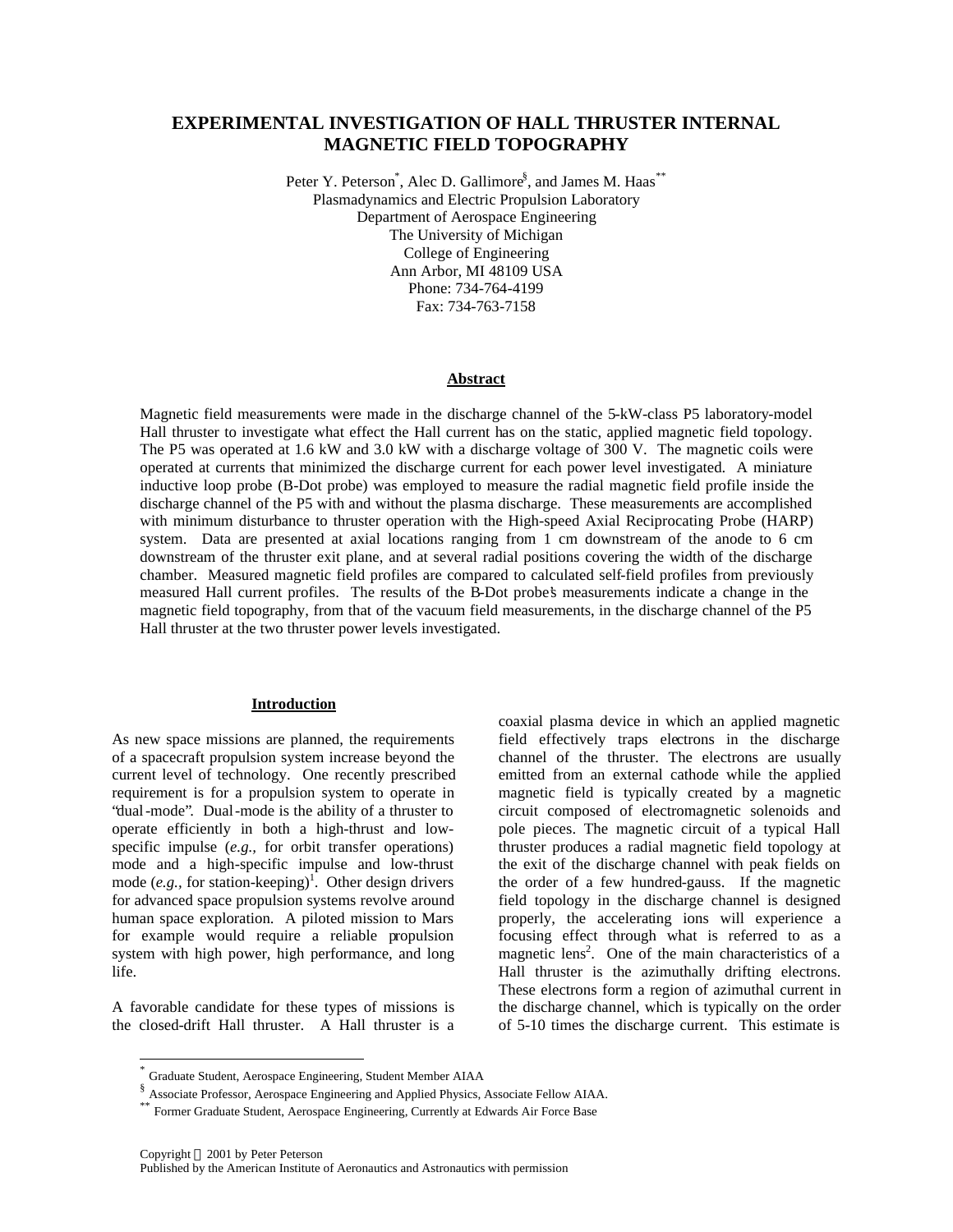based on Hall parameters expected in Hall thruster discharge chambers; *e.g.*, 200-300<sup>3</sup>. This estimate can lead to Hall currents on the order of 150 A for a 5 kW Hall thruster.

Recent plasma measurements inside the discharge channel of the P5 indicate that the true, effective Hall parameter ranges from 10-20 near the anode to approximately  $1000$  in the acceleration region<sup>4</sup>. These results suggest that the Hall current may be larger than previously thought, and that its induced magnetic field could impact the applied magnetic field topology significantly. As the magnitude of the Hall current increases at higher thruster power levels, the effects of the self-magnetic field induced by the Hall current may become more important. As the self-magnetic field magnitude increases, its effect on the magnetic circuit applied field topology is greater, thus decreasing the chances of maintaining the desired magnetic lens profile in the discharge channel. In designing next-generation Hall thrusters, the magnetic field topology for a given magnetic circuit design can be predicted with great precision by using 3-D magnetostatic computer codes. However, to accurately predict the magnetic field topology during thruster operation, a better understanding of the effects of the magnetic field induced by the Hall current is needed.

The University of Michigan Plasmadynamics and Electric Propulsion Laboratory (PEPL) has endeavored in the past to develop and improve plasma diagnostic techniques to be used on plasma propulsion systems<sup>5-12</sup>. An attempt to map the magnetic field topology near the exit of a D-55 Anode Layer Thruster was performed at  $PEPL^{12}$ . However, these measurements were limited to 15 mm downstream of the exit plane due to the large perturbations in thruster discharge current that ensued when the Hall probe was placed closer to the engine. It was concluded that the Hall probe was entering the Hall current region and thus disrupting the stable operation of the thruster. To continue the research effort initiated by the D-55 verynear-field investigation, and to gather knowledge on the effects of the self-induced magnetic field at high power operation of a stationary plasma thruster, a miniature inductive loop probe (B-Dot probe) system was developed and used in conjunction with the PEPL High-speed Axial Reciprocating Probe (HARP) system to map the radial magnetic field of the P5 Hall thruster.

The University of Michigan's HARP system was designed to address concerns associated with placing

probes within an operating Hall thruster. These concerns include probe life and thruster perturbation. These concerns are addressed by the high sweeping speed of the HARP system (described below). The HARP system also provides a unique opportunity to incorporate a time response B-Dot probe by virtue of its motion. B-Dot probes are typically used for pulsed and inductive plasma discharges with time-varying magnetic fields $^{13,14,15}$ . However, by combining the high speed of the HARP table (dx/dt) with the B-Dot probe response to a time-varying magnetic field (dB/dt), one can measure a change in a magnetic field magnitude as the probe is swept (dB/dx) into the discharge channel of the thruster.

This work presented here does not represent the first time an inductive loop probe has been used on a Hall thruster. Barkalov incorporated two inductive loops into a pulsed Hall thruster to measure the location and magnitude of the Hall current<sup>16</sup>. The two coils were located along the inner and outer walls of the ceramic discharge channel. The Hall current was determined to be a maximum of approximately 30 A, for a 300 V 15 A plasma discharge, at a axial position of 45 mm downstream of the anode and 10 mm from the inner wall of the investigated pulsed Hall thruster. The Hall thruster investigated in this reference had an outer diameter of 160 mm, a width of 30 mm, and a depth of 60 mm.

This paper will briefly describe the experimental facilities, the Hall thruster, and the HARP system. The theory of inductive loop operation is reviewed as are the construction, set-up, and calibration of the B-Dot system. Finally, thruster magnetic field profiles both in vacuum and in the presence of the plasma discharge are presented and discussed.

## **Experimental Apparatus**

#### Vacuum Facilities

All the experiments were conducted in the University of Michigan's Large Vacuum Test Facility (LVTF) that has a diameter of 6 meters and a length of 9 meters. The LVTF chamber is evacuated by two 2,000 CFM blowers and four 400 CFM mechanical pumps to moderate vacuum (30 - 100 mTorr). To reach high vacuum the LVTF is equipped with seven CVI TM-1200 cryopumps, with a combined pumping speed of  $\sim 500,000$  l/s on air, and  $\sim 240,000$  l/s on xenon and a base pressure in the high  $10^{-8}$  Torr range. The cryopump system can be operated with any number of pumps in use. For the experiments reported here the LVTF was operated with only four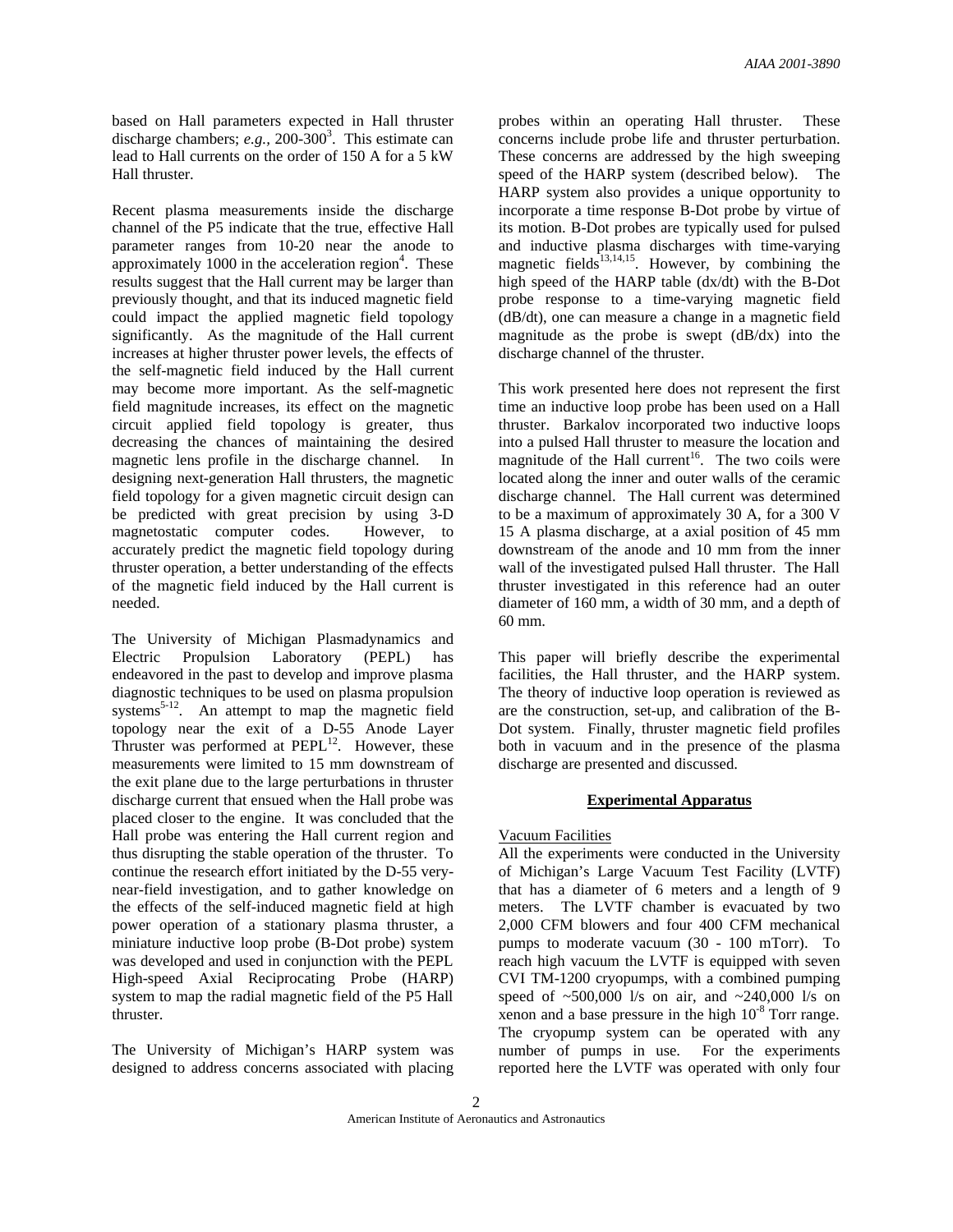cryopumps to match operating conditions of prior experiments<sup> $4,17$ </sup>. At the four-cryopump configuration, the combined pumping speed of 140,000 l/s on xenon with a base pressure  $1.6x10^{-7}$  Torr was achieved. At a 10.2 mg/s anode mass flow and a 0.6 mg/s cathode mass flow the operating pressure of the LVTF was  $8.5x10^{-6}$  Torr (xenon).

The schematic of the LVTF is shown in Figure 1. The Hall thruster was mounted in the center of the vacuum chamber on a X-Y computer-controlled linear positioning system.



**Fig. 1 Schematic of the LVTF.**

## Hall Thruster

The experimental results presented in this paper were conducted on the 5-kW-class laboratory model P5 Hall thruster. The P5 Hall thruster was developed by the University of Michigan and the Air Force Research Laboratory to serve as a test-bed for new diagnostics and for investigating Hall thruster processes. Depicted in Fig. 2, the P5 has an outer diameter of 170 mm, a channel width of 25 mm, and a channel depth of 38 mm.



The P5 performance characteristics, presented in a previous work $^{18}$ , are comparable to commerciallyavailable 5 kW thrusters. Table 1 shows the measured performance characteristics of the P5 for the two operating conditions used in this experiment. The hollow cathode used for these test was provided by Moscow Aviation Institute (MAI). The cathode provides thermally emitted electrons to the discharge by a small disk of lanthanum hexaboride  $(LaB<sub>6</sub>)$ .

| Case | Vd  | Id   | Power | Total    | Total      |
|------|-----|------|-------|----------|------------|
|      | VI  | [A]  | [kW]  | Specific | Efficiency |
|      |     |      |       | Impulse  |            |
|      |     |      |       | [sec]    |            |
|      | 300 | 5.4  | 1.6   | 1550     | 48%        |
| 2    | 300 | 10.1 | 3     | 1650     | 51%        |

**Table 1 P5 thruster performance range for the experiments discussed in this work<sup>18</sup>**

#### High-speed Axial Reciprocating Probe

The HARP system consists of a LM1210 high-speed linear motor and encoder manufactured by Trilogy. The linear encoder provided a linear resolution of 5 microns to a Pacific Scientific SC950 digital brushless servo drive controller. A computer controls the position, speed, acceleration, deceleration, and sweep configuration for the HARP system. The linear table was placed within a stainless steel shroud encased with graphite plates (Figs. 3 and 4).



**Fig. 3 PEPL's High-speed Axial Reciprocating Probe (HARP) system. The top cover of the shroud has been removed to show the linear motor and B-Dot integrator.**

**Fig. 2 P5, 5 kW class laboratory model Hall thruster.**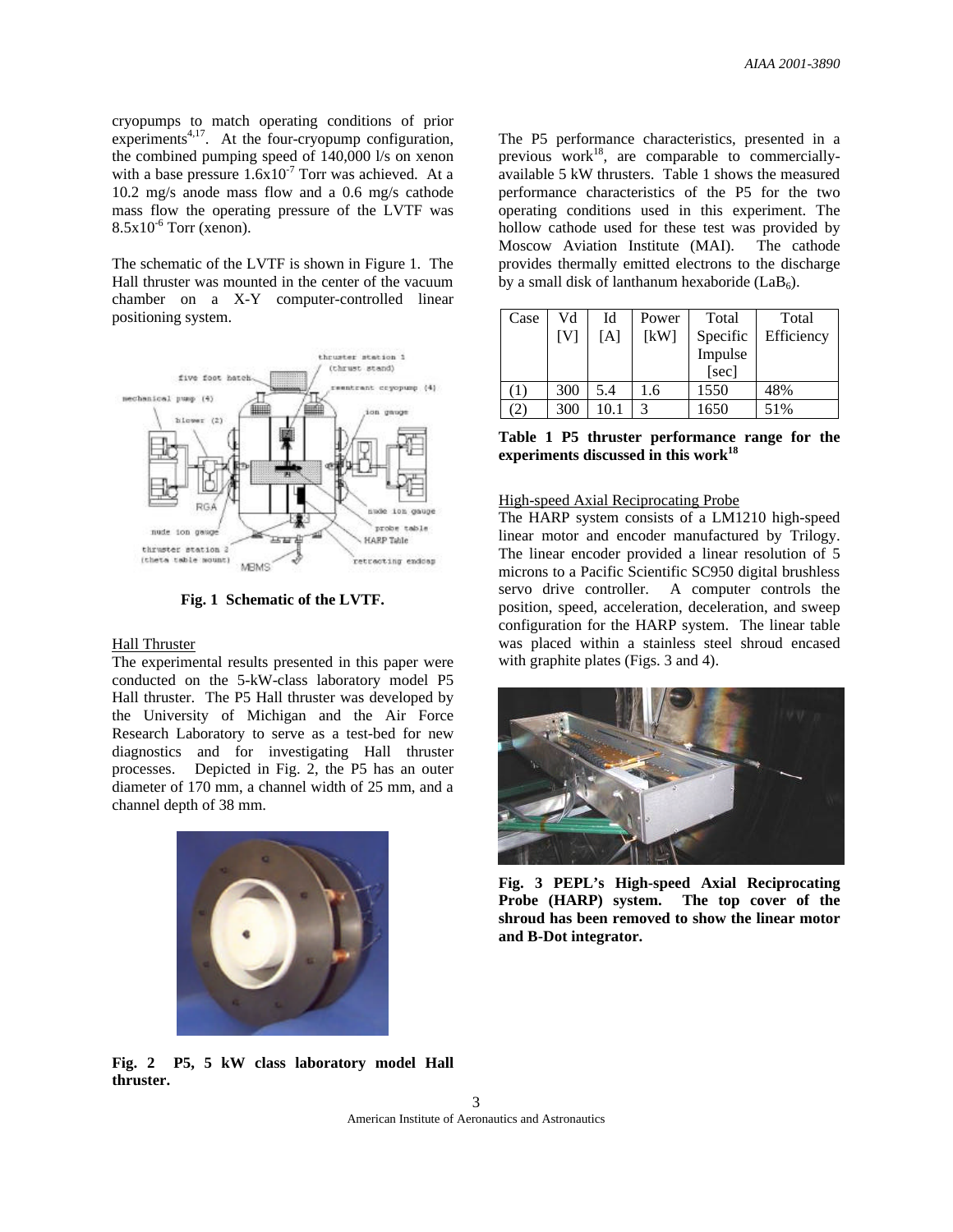

**Fig. 4 Typical configuration of the HARP table and the P5 thruster. The picture shows the B-Dot probe in its zero position, which is 150 mm downstream of the thruster exit plane. A sweep of the probe occurs over 180 mm.**

The primary issue involving internal probe measurements of a Hall thruster is the ability of the probe to survive. Ablation of probe material also affects thruster operation. Therefore, the main driving factor in determining the maximum resonance time that a probe can remain in the discharge channel of a thruster is the characteristic time for probe material ablation. The ablation time for 99%-pure alumina has been determined to be approximately 150 ms for a 5 kW plasma discharge<sup>4</sup>.

The time that the B-Dot probe spent in the discharge channel for these experiments was approximately 80 ms ±10 ms. Position versus time of the B-Dot probe is presented in Fig. 5. The peak velocity and acceleration of the HARP for these experiments was approximately  $\pm$ 5.5 m/s and 130 to -100 m/s<sup>2</sup>, respectively.



**Fig. 5 Position of the B-Dot probe as a function of time.**

#### Inductive Loop Probe

To measure the internal magnetic field topography of an operating Hall thruster, there were two methods that were considered. The first method was a Hall probe, and the second was an inductive loop probe. Four criteria were established to determining the practicality of both methods. The criteria that were

considered were size, thermal response, fabrication issues, and cost. The size of the magnetic field probes that could be constructed from each method was comparable. The thermal response of each of the potential methods should not be a factor due the duration that a probe would spend in the plasma discharge, as discussed in the description of the HARP positioning system. The fabrication of a Hall probe system would have been less complex in assembly than the winding of the inductive coil for the B-Dot system. The cost of the miniature magnetic field probe was the deciding factor in choosing which probe system would be used for this investigation. Due to the nature of the HARP system and the size of the discharge channel of the P5 thruster, there was always the possibility that the probe would come into contact with the thruster's channel walls or the anode itself. due to small misalignments of the thruster. Considering the cost of miniature Hall probes, this avenue of mapping the magnetic field of the discharge channel was turned down in favor of the B-Dot system.

The inductive loop probe is a well-established plasma diagnostic technique for time-varying magnetic fields. Typical plasma discharges that make use of the B-Dot probing technique include pulsed and inductive plasmas $^{13,14,15}$ . The basic operating principle of the B-Dot probe stems from the observation that current is induced in a conducing coil immersed within a timevarying magnetic field. The ensuing output voltage from the coil is proportional to its cross-sectional area (A), the number of turns in the coil (N), and the time characteristic of the magnetic field (dB/dt). The expression of the voltage output from a B-Dot probe is given as Eq.  $(1)$ .

$$
V = nA \frac{dB}{dt} \tag{1}
$$

Since Hall thruster typically operates with a steady applied magnetic field, direct application of the B-Dot probe is problematic. To circumvent this issue, the HARP position system was used to provide a timevarying magnetic field signal by virtue of moving the probe into (and out of) the applied, steady magnetic field. Therefore, by combining the motion of a highspeed table (dx/dt) with the integrated signal of a B-Dot probe in a time-varying magnetic field (dB/dt), one is able to measure the DC applied magnetic field as the probe is swept into and out of the Hall thruster discharge channel.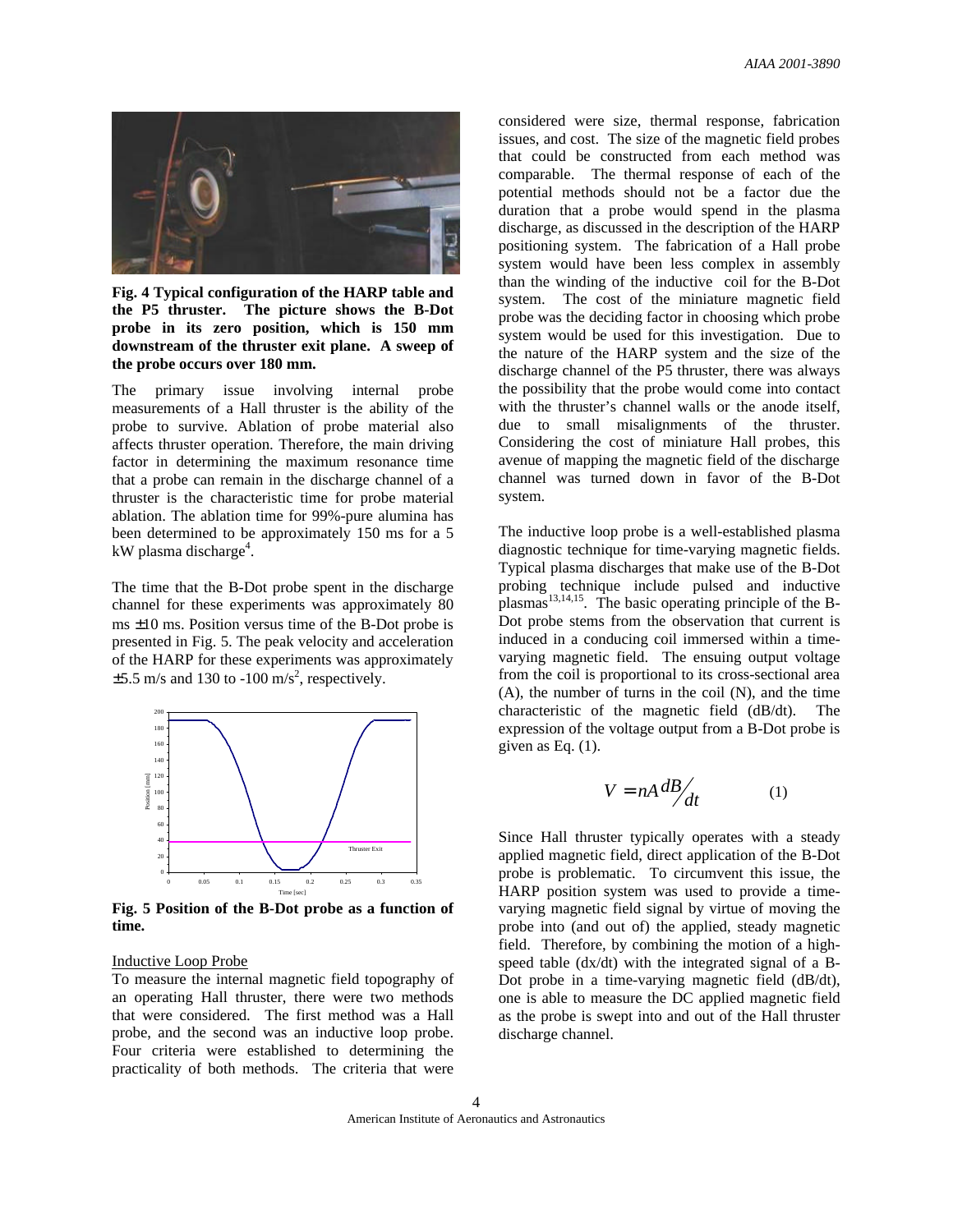A dual-supply integrator that incorporates an Analog Devices AD549 ultra-low input bias current operational amplifier and a AD624 precision instrumentation amplifier, was chosen to integrate the B-Dot probe raw signal. The expression of the integrated output voltage from a B-Dot probe is shown in Eq. (2)

$$
V = \frac{nA}{RCG}B\tag{2}
$$

Where the G is the amplifier gain, RC is the integrators resistor and capacitor, respectively, and B is the measured magnetic field. The amplified voltage output from the B-Dot probe integrator circuit was recorded with a Tektronix TDS 540 digital oscilloscope in high-resolution acquisition mode. The data was then downloaded to a computer for processing. A diagram of the integrator circuit used in the experiments described in this paper is shown in Fig. 6.

The B-Dot probe support structures used for this investigation were constructed of 99% alumina ceramic tubes and ceramic paste. The inductive loops were wound with 38 and 40 gauge magnetic wire with enamel nonconductor coatings. The coils used in this investigation were wound around 1.6 to 2.5 mm diameter alumina ceramic tubes 2.2 to 2.5 mm in length. The number of turns in the probe coils ranged from 89 to 136. The final dimensions of the B-Dot probes used in this investigation ranged from 4 to 4.3 mm in diameter and 4 to 4.2 mm in length



**Fig. 6 B-Dot Integrator and Amplifier circuit. Where R1 and C1 are the primary components integration.**

Figure 7 shows the mapped area inside the discharge channel of the P5 thruster. The B-Dot probe was axially swept from 150 mm downstream of the exit plane to 10 mm in downstream of the anode. This axial sweep profile was repeated for three radial positions, 3.81 mm from the inner wall, the centerline (at 12.7 mm), and 3.81 mm from the outer wall of the discharge channel. In an attempt to minimize the

heating of B-Dot probe between sweeps, the probe home position was set to 152 mm downstream of the thruster exit plane. The cathode plane was located 50 mm downstream of the thruster exit plane and was oriented 45°counter-clock wise from the plane of plane mapped The results presented in this paper will cover the first 100 mm downstream of the anode.



**Fig. 7 B-Dot probes mapped area inside and outside of the P5 discharge channel.**

## **Results and Discussion**

#### Calibration of B-Dot Probe

The initial goal of this experiment was to calibrate the B-Dot probe and integrator circuit with an electric and magnetic field (ExB) source. The idea behind the ExB source was to approximate, under a controlled and understood manner, the fields that the B-Dot probe would experience when the probe is traveling through the discharge channel of an operating thruster. The ExB source was comprised of two electromagnetic coils, to provide the magnetic field, and two parallel plates for the electric field. The configuration of the ExB source can be seen in Fig. 8.



**Fig. 8 The ExB source configuration.**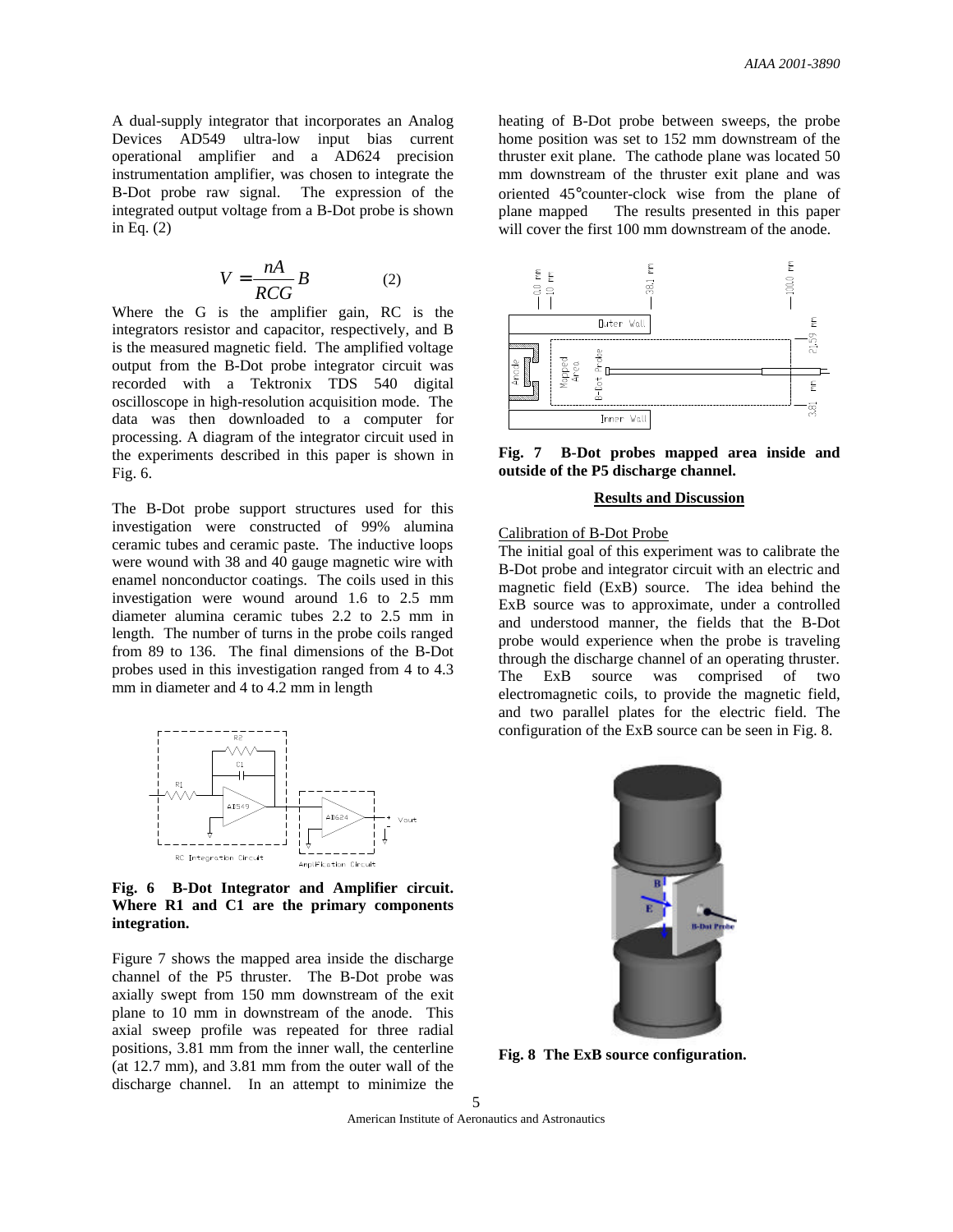The magnetic field of the ExB source was first mapped using a NIST-traceable Walker Scientific MG-5DAR Hall probe. Then the B-Dot probe and HARP systems were configured to measure the ExB source with either the applied magnetic and/or electric fields. All parameters of the B-Dot probe and HARP, such as speed, acceleration, deceleration, probe sweep length, and transmission line length that would be used during experiments with the P5 were used in the calibration runs.

A Kikusui power supply provided a constant current of 9 A to the ExB source to drive a 167 Gauss traverse magnetic field in the center of the ExB source. A Kepco Bipolar power supply was used to apply a 15 kV/m electric field across the plates that were used to drive the electric field. This electric field magnitude was chosen to represent the typical value expected in 300 V Hall thruster discharge chambers. However, the peak electric field, which resides in a small region of the discharge chamber at the onset of the acceleration zone, can reach  $25 \text{ kV/m}^{4,17}$ .

The choice in the ExB source's electric field magnitude for the calibration of the B-Dot probe was believed to be of sufficient magnitude to represent the electric field of an operating 300 volt Hall thruster. However, after the experimental phase of this investigation was completed the initial calculation of the possible electric field that the B-Dot probe could experience was determined to be greater than was previously calculated<sup>4,17</sup>. The P5 Hall thruster operating at 300 volts and 5.4 A plasma discharge has an electric field, that was measured with a emissive probe, of a maximum of 24 kV/m. The P5 operating at 300 volts and 10 A discharge had a maximum electric field of 20 kV/m. The 15 kV/m that was used during the calibration of the B-Dot probes should still indicate if the B-Dot probes are influenced by the presence of a steep electric field.

Figure 9 shows the measured magnetic field profile of the ExB source as measured by the B-Dot probe in the absence of an applied electric field while Figure 10 presents the same measurements in the presence of an applied electric field of 15 kV/m. The measured data presented in Figure 9 & 10 are actual five sets of B-Dot traces averaged together at the same ExB source input settings. Figures 9 & 10 also contain the Hall probe traces of the ExB source at the two investigated conditions.



**Fig. 9 B-Dot and Hall probe measurements of the ExB source with no applied electric field {I\_coil = 9 A}.**



**Fig. 10 B-Dot and Hall probe measurements of the ExB source with an applied electric field of 15**  $kV/m \{I\ \text{coil} = 9 \text{ A}, \}.$ 

As can be seen in Figs. 9 and 10, the B-Dot probe captured the profile and magnitude of the ExB source. The presence of the 15 kV/m electric field had no noticeable effect on the measured magnetic field of the B-Dot probe**.**

#### Vacuum Field Measurements with B-Dot Probe

The vacuum magnetic field profiles of the P5 thruster were mapped using the B-Dot and HARP systems along the radial and axial positions described earlier. Two thruster power levels were investigated; 1.6 kW and 3.0 kW, both at a discharge voltage of 300 V. The inner and outer electromagnet coils were operated in a manner that minimized the discharge current of the thruster. Once these coil currents were determined for both power levels, the P5 discharge was extinguished while the magnets were left on for vacuum field measurements.

The B-Dot and Hall probe vacuum field measurements of the P5 at coil current settings for 1.6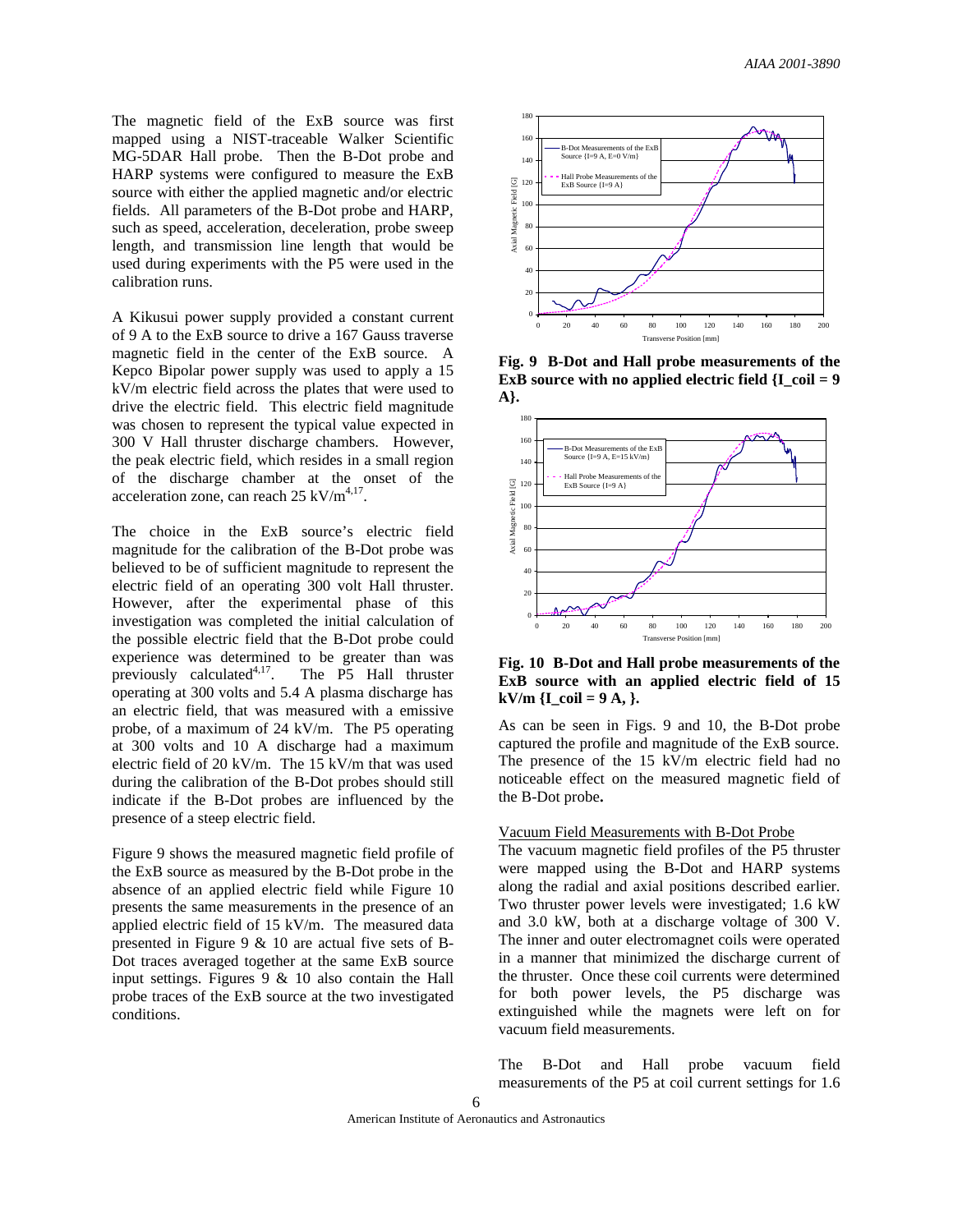kW and 3.0 kW are shown in Figs 11 and 12, respectively. The thruster exit plane and the midplane of the magnetic circuit outer and inner front poles are labeled in these figures. Once again, each B-Dot profile presented represents the average of 5 or more data sweeps. All trends observed in individual B-Dot sweeps are captured in the average profile.



**Fig. 11 Vacuum magnetic field profiles of the P5 at 1.6 kW {I\_in = 2 A, I\_out = 1 A}**



**Fig. 12 Vacuum magnetic field profile of the P5 at 3.0 kW {I\_in = 3 A, I\_out = 2 A}**

The figures shows that magnetic field profiles measured with the B-Dot probe match those of the NIST-traceable Hall probe for both coil settings.

#### Magnetic Field Measurements with Discharge

The discharge channel radial magnetic field with the P5 thruster operating at 1.6 kW and 3.0 kW was mapped at three radial positions. The P5 was operated for a minimum of forty minutes before B-Dot sweeps were made to allow the engine to reach thermal equilibrium. This step was conducted to ensure that any anomalies measured with the B-Dot probe were not due to thermal expansion of the magnetic circuit components throughout the duration of the experiment. The results of the B-Dot probe sweeps for the 1.6 kW thruster power level (300 volt, 5.4 A) are shown in Fig. 13. Figure 13 also contains a plot of the thruster discharge current as a function of probe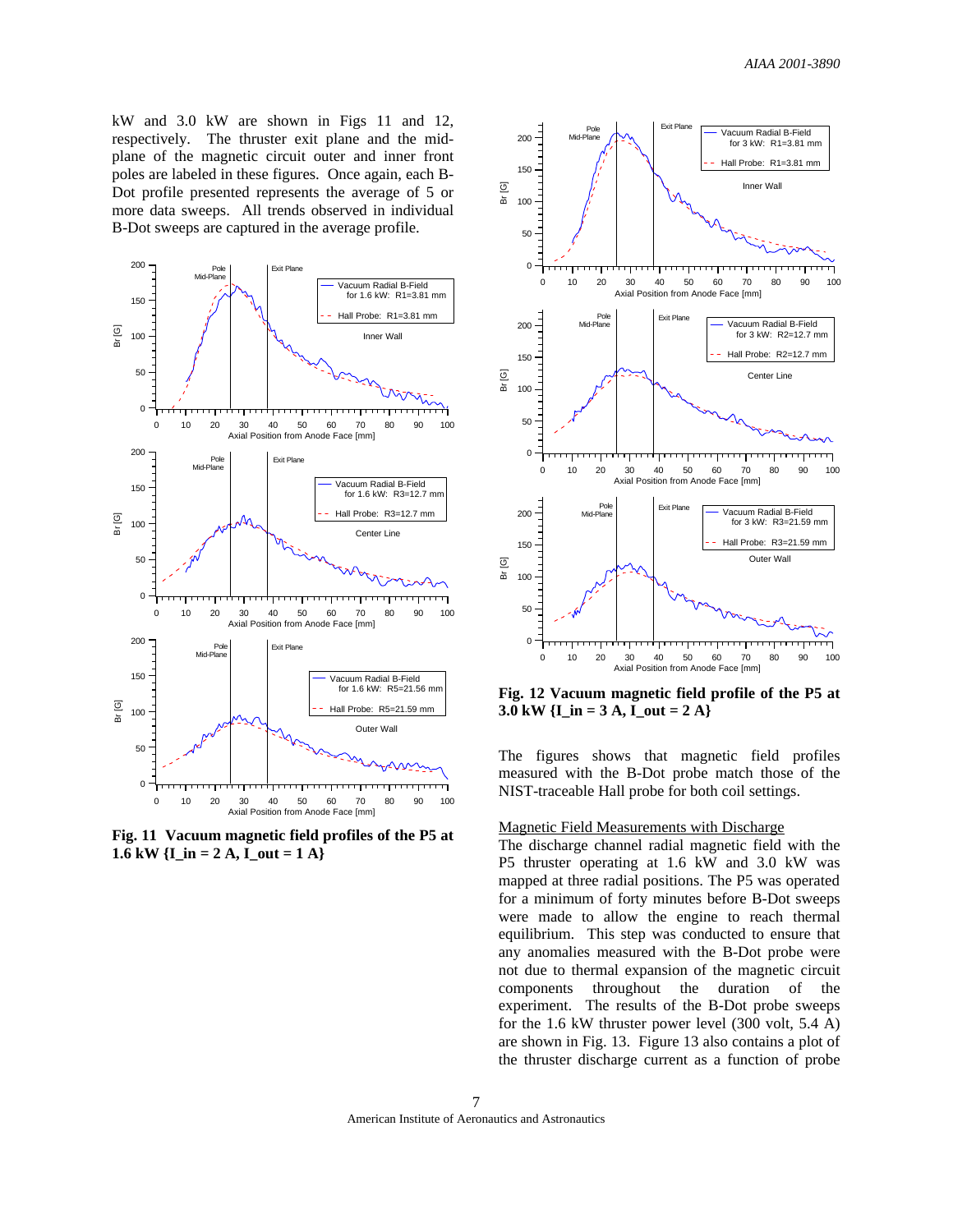position and the corresponding vacuum Hall probe magnetic field measurements.



**Fig. 13 B-Dot probe magnetic field data at 1.6 kW and thruster discharge current as a function of probe position.**

As can be seen in Fig. 13, the magnitude and profile of the magnetic field in the discharge channel of the P5 Hall thruster is affected by the presence of the plasma discharge.

B-Dot probe, vacuum Hall probe, and thruster discharge current data for the 3.0 kW power level are shown in Fig. 14.



**Fig. 14 B-Dot probe magnetic field data at 3.0 kW and thruster discharge current as a function of probe position.**

Once again the B-Dot profiles with the thruster operating at 3.0 kW differ from those in vacuum at the identical magnet settings. There are several possible explanations to account for this measured difference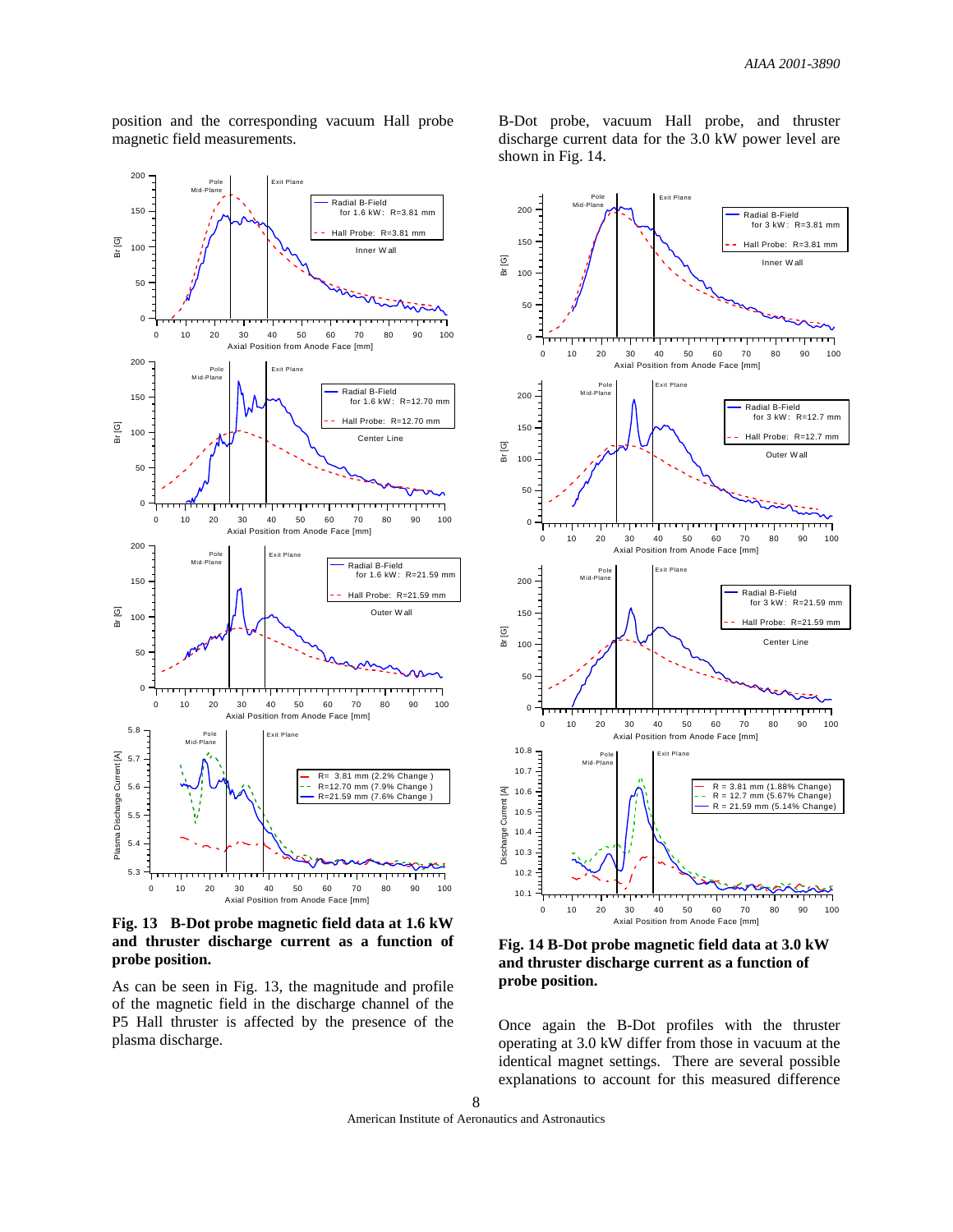in the magnetic field profiles. The first and foremost explanation, assuming that the B-Dot probe is functioning properly, is the effect of the azimuthal electron drift (Hall current) self magnetic field. As discussed earlier, the Hall current of a closed-drift thruster can be 5 to 10 times the discharge current<sup>3</sup> or in light of recent internal plasma parameter measurements<sup>4</sup>, possibly much higher.

In both the 1.6 kW and 3.0 kW case we see that the B-Dot probe profiles with the discharge on closely match the vacuum field profiles along the inner wall of the discharge channel. However, the profiles are significantly different near the outer wall of the discharge channel and particularly along the center of the channel.

The largest differences in profiles occur slightly downstream of the thruster exit plane. In the 1.6 kW results, there is a spike in the measured magnetic field 10 mm inside of the discharge channel. A characteristic spike exists in the 3.0 kW data as well however in this case the spike is 7 mm inside the thruster channel. Neither of these spikes nor the large increases in the B-Dot magnetic field profiles corresponds to locations of peak electric fields in the thruster<sup>4</sup>. The peak electric fields of the P5 are located approximately 5 mm inside the discharge channel for the 1.6 kW thruster power level and approximately 2 mm inside the channel for the  $3.0 \text{ kW}$  power level<sup>17</sup>.

Thruster discharge current recorded as the probe entered the discharge channel (Figs. 13 and 14). The maximum disturbance to the thruster discharge current was 8%; during the centerline sweep at the 1.6 kW power level. The axial region where the greatest perturbation in the thruster discharge current was recorded corresponds with where drops in the magnetic field profiles for the three radial sweeps at 3.0 kW occur. This can also be seen in the outer wall sweep of the 1.6 kW case. A possible explanation for these features is that the probe is blocking the natural path of the Hall current in the thruster channel. This explanation can also be argued by the greater perturbation to the thruster discharge current for the centerline and outer wall sweeps. This area of the discharge channel is believed to be the location of the majority of the Hall current for the P5 thruster $4$ .

Another possible explanation that is less likely is thermal expansion of the magnetic circuit. However, this prospect was investigated by measuring the vacuum field profiles of the thruster before and immediately after the thruster was operated for an

extended amount of time. No discernable changes in the vacuum field profiles were observed during the analysis of the data (not shown).

One final possibility for the measured difference in the results from the vacuum and plasma discharge profiles is that the B-Dot probe output voltage is perturbed by the high electric field in the discharge channel of the thruster. Several precautions were addressed during the fabrication and calibration of the B-dot probe system. The first was to place the integrator circuit as near as possible to the probe, which meant that the integrator was located in the shroud that covers the HARP table (Fig. 3). There was no indication from the baseline sweeps of the HARP table and the B-Dot system of electrostatic interference in the probe or the circuit from the operation of the HARP table alone. Another precaution addressed was to add a low resistance to the output of the B-Dot probe through the selection of the transmission lines and circuit design, thus effectively providing the B-Dot probe with a voltage divider for any unavoidable electrostatic pickup<sup>13</sup>. The final precaution was to calibrate the B-Dot system with an ExB source as described earlier. It was shown in Fig. 10 that as the B-Dot probe swept the ExB source with a known applied magnetic and electric fields there was no indication of the probe being affected by the presence of a large electric field.

## **Conclusions**

The magnetic field topography of the P5 Hall thruster was successfully mapped during operation of the thruster with a plasma discharge. The experimentally mapped magnetic field profiles along the width of the discharge channel of a Hall thruster deviated from the vacuum field profile, as measured with a Hall probe. The largest increase observed was approximately 70 G on the centerline sweep of the 1.6 kW operation condition. These results were accomplished by the development of a new PEPL HARP system internal plasma diagnostic technique with the incorporation of a B-Dot probe. The influence of a Hall thruster's azimuthal electron drift current had been suspected in the past as having little or no affect on the applied field of a Hall thruster. However, this investigation suggests that further research on the influence of a Hall thruster self-magnetic field needs to be addressed, especially in the development of high power Hall thrusters.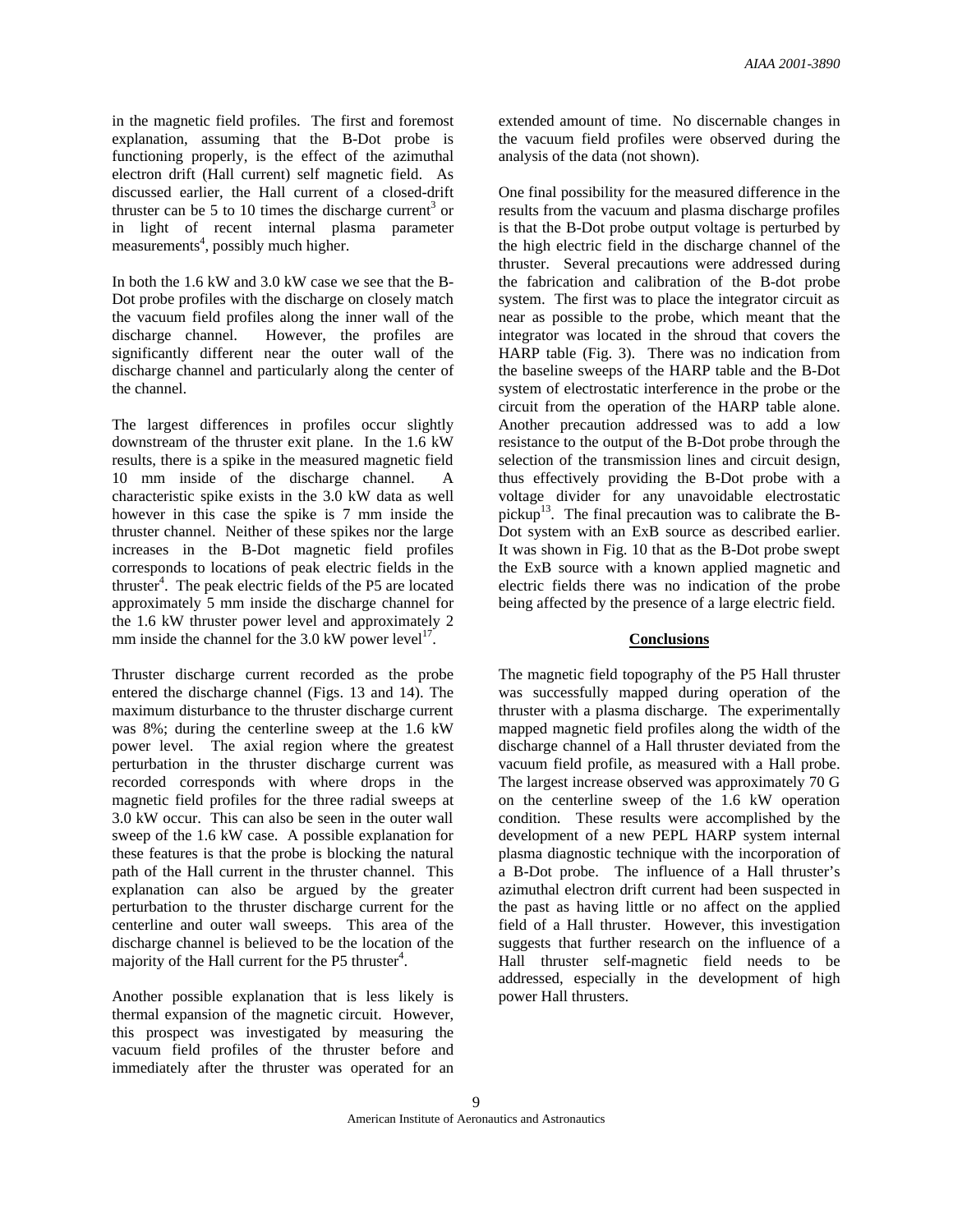## **Acknowledgements**

The authors would like to acknowledge the support of this research by NASA through contract NGT3-52348 (Robert Jankovsky, technical monitor). The authors would also like to thank the Air Force Research Laboratory for their assistance in the design and fabrication of the P5 Hall thruster, Dr. Sergi Khartov at MAI for the use of the  $LaB<sub>6</sub>$  cathode, and the graduate students at PEPL for their assistance in setting up and running the experiments for this investigation. The authors would also like to thank the technical support staff of the Aerospace Engineering Department.

## **References**

- 1. Butler, G.W., Yuen, J.L., Tverdokhlebov, S.O., Semenkin, A.V., Kochergin, A.V., Solodulthin, A.E., Jankovsky, R.S., "Multimode, High Specific Impulse Hall Thruster Technology," AIAA-00-3254, 36th Joint Propulsion Conference (JPC) Huntsville, AL, July 16-19, 2000.
- 2. Gavryshin, et al., "Physical and Technical Bases of the Modern SPT Development," IEPC-95-38
- 3. Kim, V., "Main Physical Features and Process Determining the Performance of Stationary Plasma Thrusters", Journal of Propulsion and Power, Vol. 14, No. 5, September-October 1998
- 4. Haas, J.M.,"Low-perturbation Interrogation of the Internal and Near-field Plasma Structure of a Hall Thruster Using a High-Speed Probe Positioning System," Ph.D. Dissertation, University of Michigan, 2001.
- 5. Haas, J.M., Gallimore, A.D., McFall, K., and Spanjers, G., "Development of a High-Speed, Reciprocating Electrostatic Probe System for Hall Thruster Interrogation," Review of Scientific Instruments, Vol. 71, No. 11, pp. 4131-4138, November 2000.
- 6. Williams, G., Smith, T., Gallimore, A.D., "FMT-2 Discharge Cathode Erosion Rate Measurements via Laser Induced Fluorescence," AIAA-00-3663, 36th Joint Propulsion Conference (JPC) Huntsville, AL, July 16-19, 2000.
- 7. Beal, B.E., Haas, J.M., Gallimore, A.D., "Plasma Density Measurements Inside a Laboratory Model Hall Thruster Using a Resonance Probe Diagnostic," ICOPS-00-4A03, 27th IEEE International Conference on Plasma Science (ICOPS) New Orleans, LA June 4-7, 2000.
- 8. Hofer, R.R., Haas, J.M., and Gallimore, A.D., "Development of a 45-Degree Parallel-Plate Electrostatic Energy Analyzer for Hall Thruster Plume Studies: Preliminary Data," IEPC-99-113, 26th International Electric Propulsion Conference, Kitakyushu, Japan, October 1999.
- 9. Gulczinksi, F.S., Hofer, R.R., and Gallimore A.D., "Near-field Ion Energy and Species Measurements of a 5 kW Laboratory Hall Thruster, " AIAA-99-2430, 35th Joint Propulsion Conference, Los Angeles, CA, June 1999.
- 10. Kim, S., and Gallimore, A.D., "Plume Study of a 1.35 kW SPT-100 Using an ExB Probe, " AIAA-99-2423, 35th Joint Propulsion Conference, Los Angeles, CA, June 1999.
- 11. King, L. B., and Gallimore, A. D., "A Gridded Retarding Pressure Sensor for Ion and Neutral Particle Analysis in Flowing Plasmas," Review of Scientific Instruments, Vol. 68, No. 2, Feb. 1997, 1183-1188.
- 12. Domonkos, M. T., Gallimore, A. D., Marrese, C. M., and Haas, J. M., "Very Near-Field Plume Investigation of the Anode Layer Thruster," Journal of Propulsion and Power (AIAA), Vol. 16, No. 1, January-February 2000.
- 13. Lovberg, R. H., "Plasma Diagnostic Techniques," Chapter 3, Academic Press Inc., 1965
- 14. Piejak, R., Godyak, V., Alexandrovich, B., "The electric field and current density in a lowpressure inductive discharge measure with B-Dot probes," Journal of Applied Physics, American Institute of Physics, Vol. 81, No. 8, April 1997
- 15. Black, D.C., "Direct Magnetic Field Measurements of Flow Dynamics and Micro-Turbulence Enhanced Electron Collisionality in Magnetized Coaxial Accelerator Channels,"